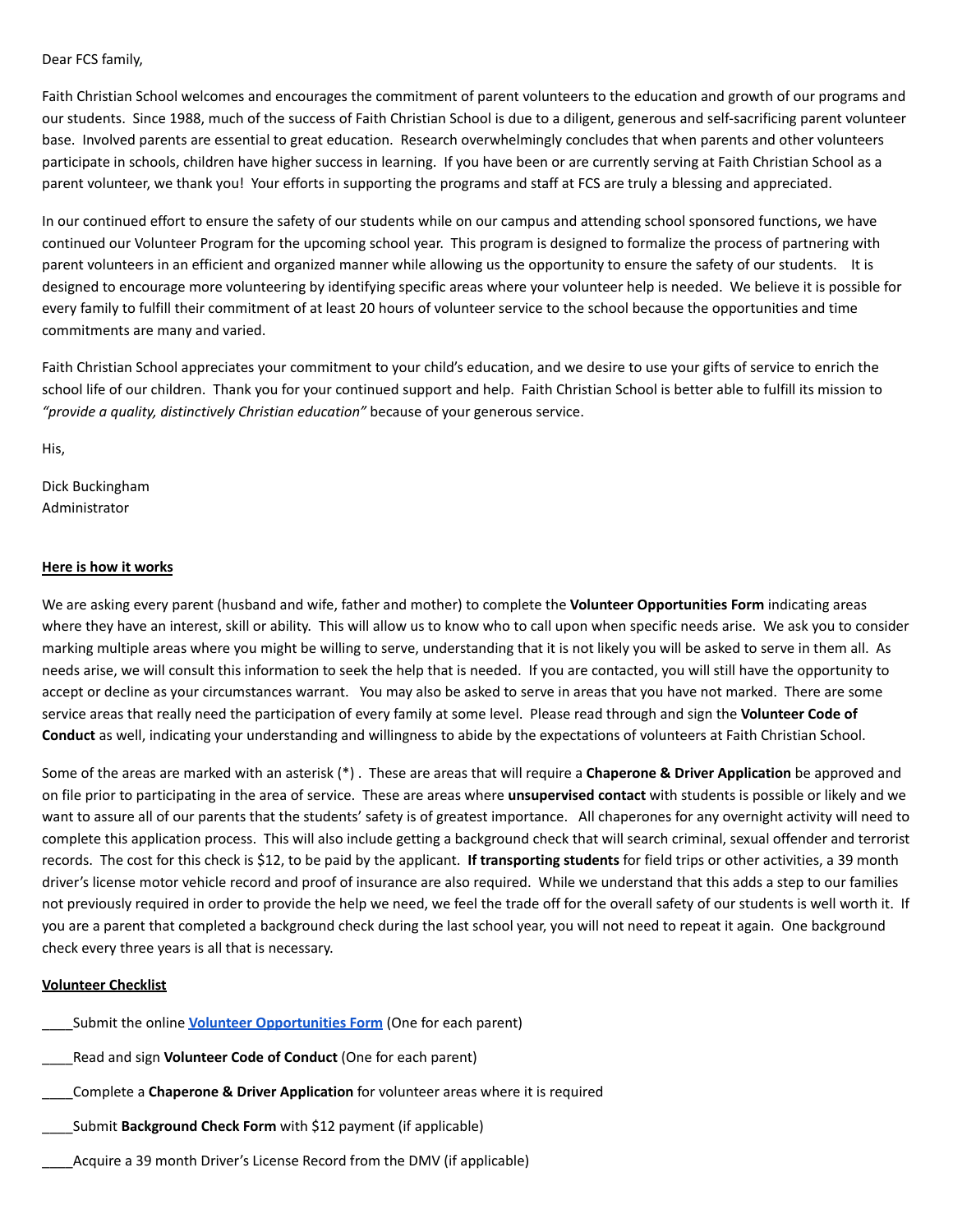# **Faith Christian School Volunteer Code of Conduct**

### **"And whatever you do in word or deed, do all in the name of the Lord Jesus, giving thanks through Him to God the Father." Colossians 3:17**

### **As a volunteer:**

- 1. I will sign in at the office during office hours every time I volunteer.
- 2. I will wear a volunteer identification badge as required by the school.
- 3. I will dress neatly and modestly, remembering at all times my role as a leader among the student body.
- 4. I agree never to be alone with an individual student without the authorization of teachers and/or school authorities.
- 5. I will exchange home directory information only with administrative approval and only if it is required as part of my role as a volunteer. I will not provide solicitors with directory information. I will not use the school directory for personal business.
- 6. I will maintain confidentiality outside the school and will share any concerns that I may have with appropriate teachers and school administrators only. What I hear and observe about students, families, and staff while volunteering in the school is completely confidential. Repeating a seemingly harmless comment can lead to misunderstanding and hurt feelings. For schools to provide the best environment for learning, everyone's privacy must be respected. Any violation of confidentiality may result in the school altering or removing your opportunities as a volunteer.
- 7. I agree to perform under the direction and supervision of school personnel/administration. I agree to know and follow school policies and procedures.
- 8. I agree to adhere to the school driving policies.
- 9. I will not disclose, use or disseminate student/staff photographs or personal information.
- 10. In the event of a disagreement between parent volunteers or any staff, I will use the principles of Matthew 18:15-17 and Philippians 2:1-4 as a guideline for settling the disagreement with everyone involved.
- 11. If I am expected to volunteer but cannot be present, I will notify the teacher as soon as possible.
- 12. I understand and acknowledge that I am volunteering to support the staff and teachers. The teacher is responsible for maintaining student discipline and determining my role and duties as a volunteer. While on campus, if I have any concern regarding another student's behavior or particular situation, I am to address them to the attention of the teacher or staff person present. It is not my duty as a parent volunteer to discipline or intervene directly with other students.

### I agree to follow the FCS Volunteer Code of Conduct at all times in my role as a Faith Christian School volunteer.

\_\_\_\_\_\_\_\_\_\_\_\_\_\_\_\_\_\_\_\_\_\_\_\_\_\_\_\_\_\_\_\_\_\_\_\_\_\_\_\_\_\_\_\_\_\_\_\_\_\_\_\_\_\_\_\_\_\_\_\_\_\_\_\_\_\_\_\_\_\_\_\_\_\_\_\_\_\_\_\_\_\_\_\_\_\_\_\_\_\_\_ **Printed Name Signature of Volunteer Date**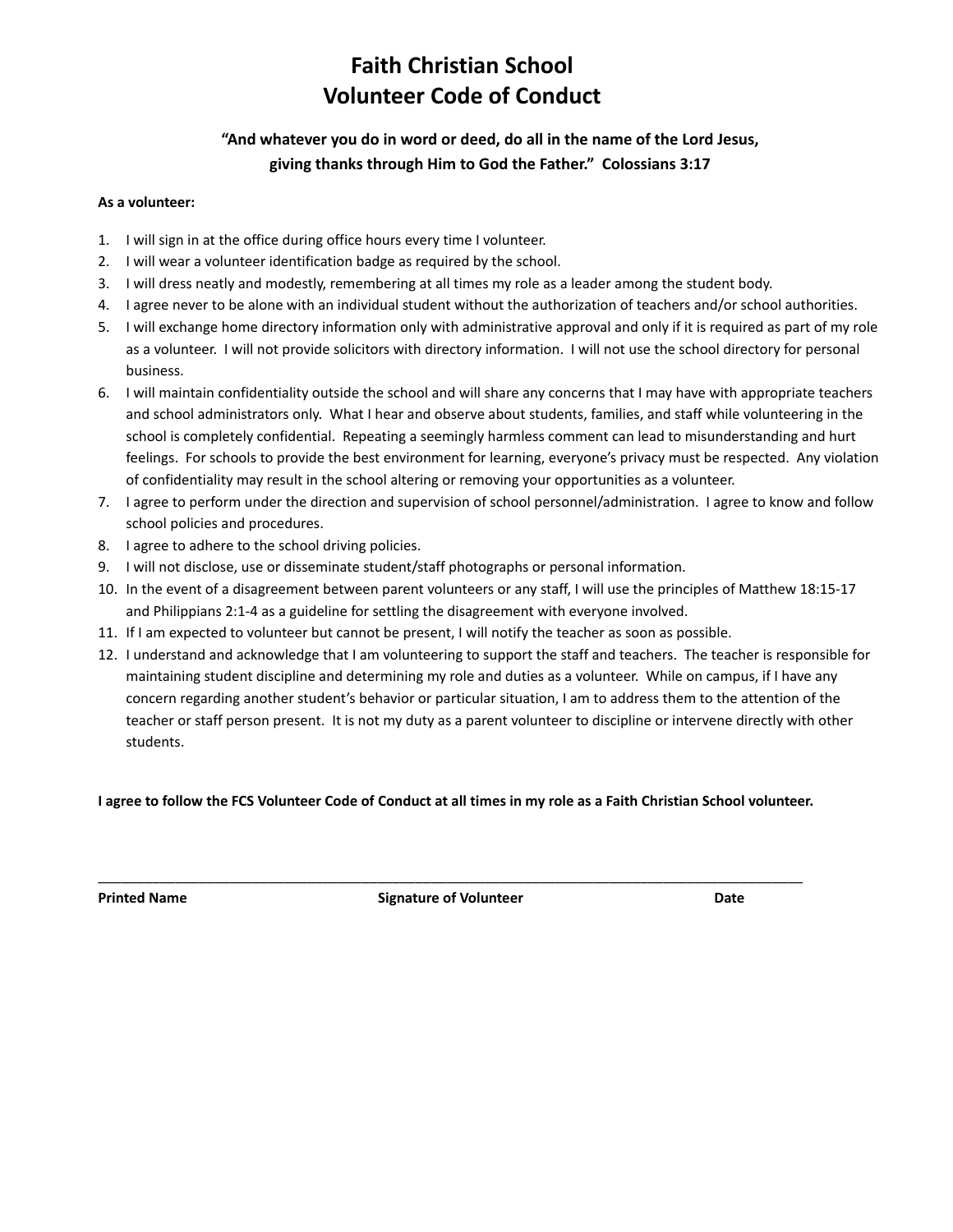## **Faith Christian School Chaperone & Driver Application**

This application only required for those opportunities marked with an "\*" or as directed by the administration.

*Please print your information legibly in black or blue ink*

|                | Current Address: 2008 Current Address: 2008 Current Address: 2008 Current Address: 2008 Current Address: 2008 |  |  |
|----------------|---------------------------------------------------------------------------------------------------------------|--|--|
|                |                                                                                                               |  |  |
|                |                                                                                                               |  |  |
| Date of Birth: | Place of Birth:                                                                                               |  |  |

As a result of this application, a background check will be obtained for the applicant. **The cost of this is to be covered by the applicant (\$12). Please submit the Background Check Form with this application.**

If the volunteer position includes transporting students, we also need a copy of your current insurance card and an **uncertified 39 month driver's license motor vehicle record**. This may be obtained by going to [www.servicearizona.com](http://www.servicearizona.com) and following the instructions to print out a copy. The cost for this service is minimal and is paid via the Service Arizona website.

All reports will be treated confidentially and will be used for the approval or denial of this application only. Care to maintain confidentiality will be taken in the storage and disposal of these records. Each applicant will be considered on a case by case basis and certain negatives in either the background report or the driver's license record will not automatically disqualify the applicant from volunteer service. Feel free to attach an explanation to this application explaining extenuating circumstances that are or may be revealed by these reports.

Your signature below acknowledges you understand that by law, you are required to disclose to school officials if you are a registered sex offender. Failure to disclose this fact could result in arrest and prosecution. It also acknowledges that you have not been convicted for sex or drug related offenses or for a crime of violence, and that there are no criminal charges pending against you.

Some government agencies and other information sources require the following information when checking for records. We will not use it for any other purposes.

| <b>Office Use Only:</b> |                               | Date: the contract of the contract of the contract of the contract of the contract of the contract of the contract of the contract of the contract of the contract of the contract of the contract of the contract of the cont |  |
|-------------------------|-------------------------------|--------------------------------------------------------------------------------------------------------------------------------------------------------------------------------------------------------------------------------|--|
| Background Check:       | Chaperone/Volunteer Approval: | Driver: Y N                                                                                                                                                                                                                    |  |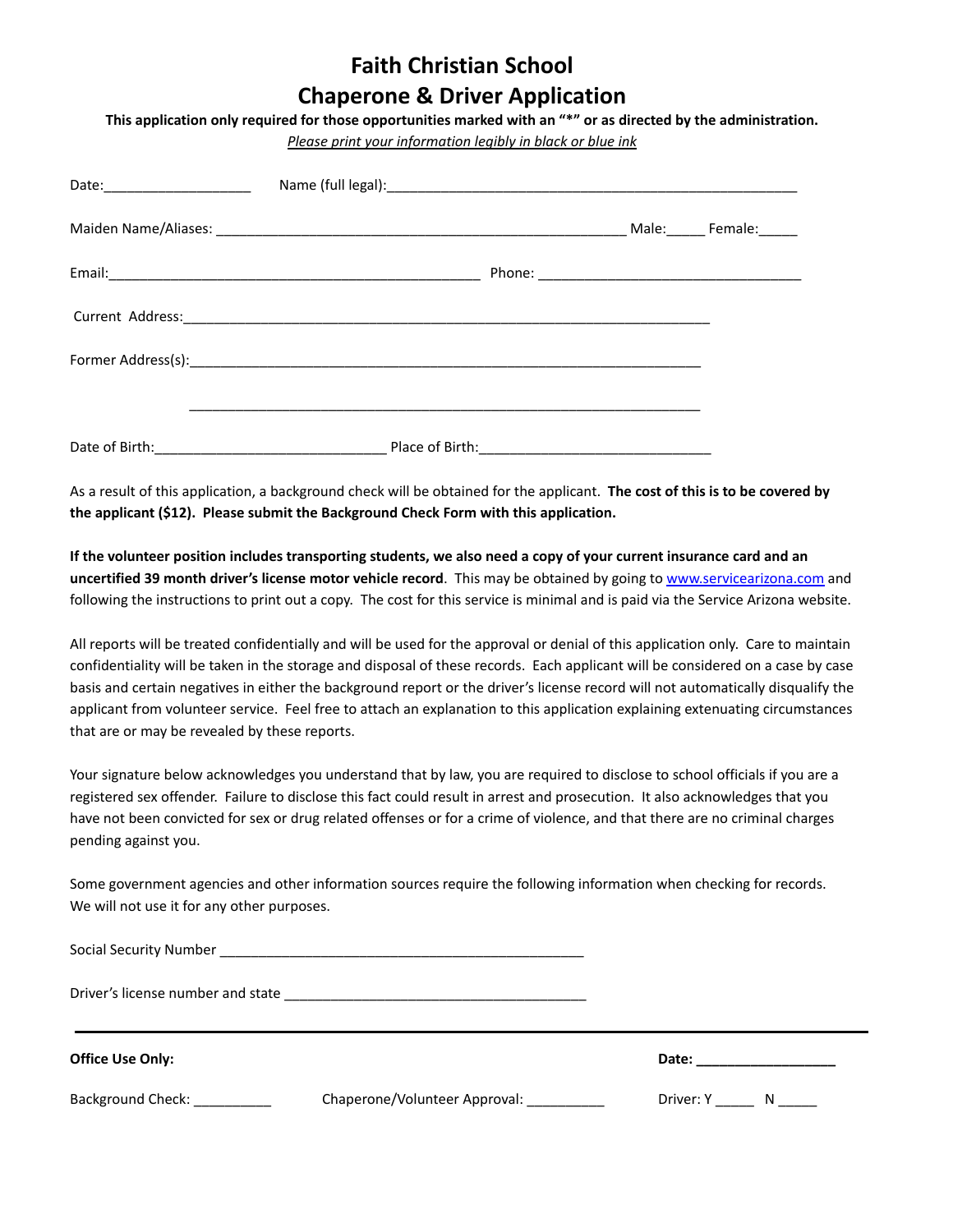# **Background Check Form**

**Disclosure**: We (Faith Christian School) will obtain one or more consumer reports or investigative consumer reports (or both) about you for reasons of volunteering. The reports will include information about your character, general reputation, personal characteristics, and mode of living. We will obtain these reports through a consumer reporting agency. Our consumer reporting agency is backgroundchecks.com ("BGC"). BGC's address is P.O. Box 353, Chapin, SC 29036. BGC's telephone number is (866) 265-6602. To prepare the reports, BGC may investigate your education, work history, professional licenses and credentials, references, criminal record, lawsuits, driving record, credit history, and any other records with public or private information sources. You may inspect BGC's files about you (in person, by mail, or by phone) by providing identification to BGC. If you do, BGC will provide you help to understand the files, including trained personnel and an explanation of any codes. Another person may accompany you by providing identification. If BGC obtains any information by interview, you have the right to obtain a complete and accurate disclosure of the scope and nature of the investigation performed. The Federal Trade Commission provides a summary statement of your rights on its website at http://www.ftc.gov/credit.

**Authorization**: By signing below, you authorize: (a) BGC to request information about you from any public or private information source; (b) anyone to provide information about you to BGC; (c) BGC to provide FCS one or more reports based on that information. You acknowledge receiving the Federal Trade Commission's "Summary of Your Rights under the Fair Credit Reporting Act." You acknowledge that a fax, image, or copy of this authorization is as valid as the original. You make this authorization to be valid for as long as you are an applicant or volunteer with us.

Please include \$12 fee for the background check. Payment Method: cash\_\_\_\_\_\_ check\_\_\_\_\_\_ card\_\_\_\_

Signature Date Date Date Date

Para informacion en espanol, visite www.ftc.gov/credit o escribe a la FTC Consumer Response Center, Room 130-A 600 Pennsylvania *Ave. N.W., Washington, D.C. 20580.*

#### **A SUMMARY OF YOUR RIGHTS UNDER THE FAIR CREDIT REPORTING ACT**

The federal Fair Credit Reporting Act (FCRA) promotes the accuracy, fairness, and privacy of information in the files of consumer reporting agencies. There are many types of consumer reporting agencies, including credit bureaus and specialty agencies (such as agencies that sell information about check writing histories, medical records, and rental history records). Here is a summary of your major rights under the FCRA. For more information, including information about additional rights, go to www.ftc.gov/credit or write to: Consumer **Response Center, Room 130-A, Federal Trade Commission, 600 Pennsylvania Ave. N.W., Washington, D.C. 20580.**

- **You must be told if information in your file has been used against you.** Anyone who uses a credit report or another type of consumer report to deny your application for credit, insurance, or employment – or to take another adverse action against you – must tell you, and must give you the name, address, and phone number of the agency that provided the information.
- **You have the right to know what is in your file.** You may request and obtain all the information about you in the files of a consumer reporting agency (your "file disclosure"). You will be required to provide proper identification, which may include your Social Security number. In many cases, the disclosure will be free. You are entitled to a free file disclosure if:
- a person has taken adverse action against you because of information in your credit report;
- you are the victim of identity theft and place a fraud alert in your file;
- your file contains inaccurate information as a result of fraud;
- you are on public assistance;
- you are unemployed but expect to apply for employment within 60 days.

In addition, by September 2005 all consumers will be entitled to one free disclosure every 12 months upon request from each nationwide credit bureau and from nationwide specialty consumer reporting agencies. See www.ftc.gov/credit for additional information.

● **You have the right to ask for a credit score.** Credit scores are numerical summaries of your credit-worthiness based on information from credit bureaus. You may request a credit score from consumer reporting agencies that create scores or distribute scores used in residential real property loans, but you will have to pay for it. In some mortgage transactions, you will receive credit score information for free from the mortgage lender.